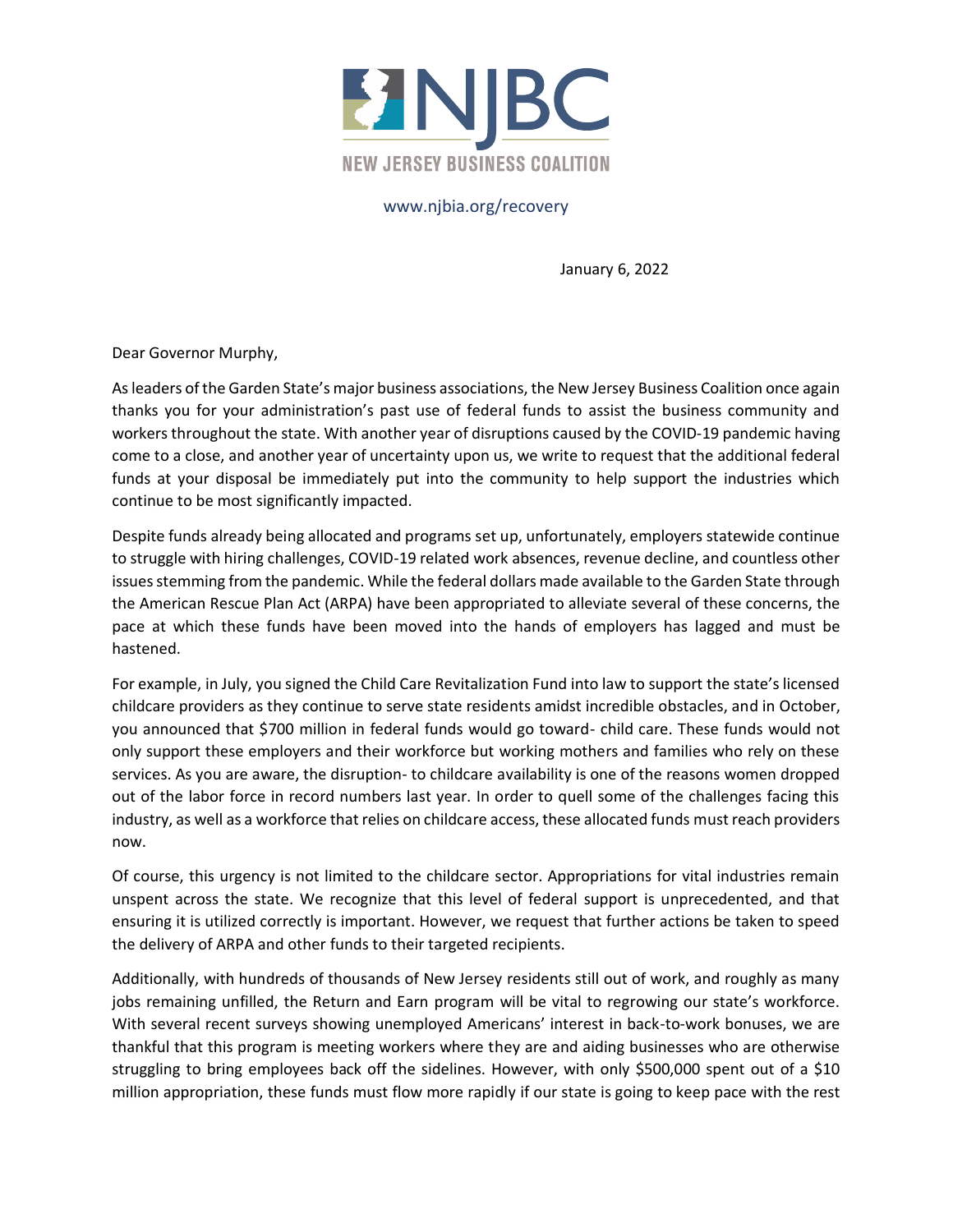of the nation's economic recovery. The members of the New Jersey Business Coalition are prepared to act as a resource for the state to help disseminate any information regarding allocations and how to access funding to our members to expedite this process.

New Jersey's businesses remain at a critical juncture in our attempt to survive and recover from the COVID-19 crisis. To ensure that our recovery is at pace with the rest of the nation, it is important that allocations reach the business community as soon as possible. Your administration has placed a welldeserved focus on appropriating funds for sectors most in need of assistance. We ask you now to further help our state's business community by releasing these funds as intended as expeditiously as possible.

Thank you for your consideration.

Sincerely,

African American Chamber of Commerce of New Jersey, Inc. American Camp Association NY/NJ American Institute of Architects American Physical Therapy Association of New Jersey Bernards Township Regional Chamber of Commerce Big I New Jersey Burlington County Regional Chamber of Commerce Cape May County Chamber of Commerce Capital Region Minority Chamber of Commerce Chamber of Commerce of Greater Philadelphia Chamber of Commerce Southern New Jersey Chemistry Council of New Jersey Commerce and Industry Association of New Jersey CrossState Credit Union Association Downtown New Jersey Early Childhood Education Advocates Eastern Monmouth Area Chamber of Commerce Employers Association of New Jersey Fuel Merchants Associates of NJ Garden State Initiative Garden State Pharmacy Owners, Inc Gloucester County Chamber of Commerce Greater Atlantic City Chamber of Commerce Greater NJ Motorcoach Association Greater Toms River Chamber of Commerce Greater Westfield Area Chamber of Commerce HealthCare Institute of New Jersey Hoboken Chamber of Commerce Home Health Services Association of New Jersey Hudson County Chamber of Commerce Hunterdon County Chamber of Commerce Jersey Shore Partnership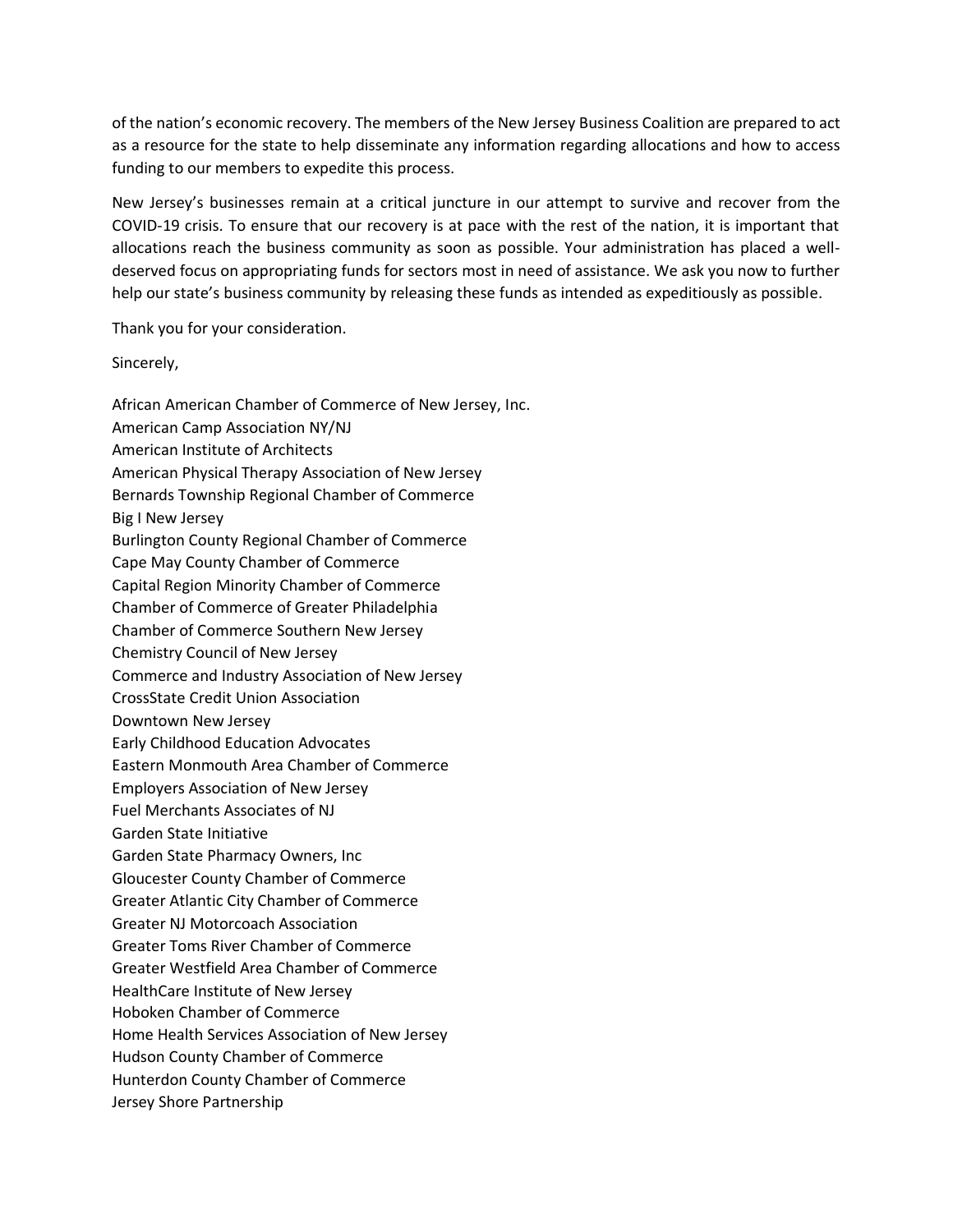Mahwah Regional Chamber of Commerce Marine Trades Association of New Jersey Middlesex County Regional Chamber of Commerce Meadowlands Chamber Monmouth Ocean Development Council Morris County Chamber of Commerce NAIOP-NJ National Federation of Independent Business (NFIB) Newark Regional Business Partnership New Jersey Asphalt Pavement Association New Jersey Association of Mental Health and Addiction Agencies New Jersey Association of Osteopathic Physicians and Surgeons New Jersey Bankers Association New Jersey Builders Association New Jersey Business & Industry Association New Jersey Campground Owners and Outdoor Lodging Association New Jersey Camps Government Affairs Project New Jersey Civil Justice Institute New Jersey Coalition of Automotive Retailers New Jersey Concrete and Aggregate Association New Jersey Dental Association New Jersey Fitness Alliance New Jersey Food Council New Jersey Gasoline-Convenience-Automotive Association New Jersey Hotel and Lodging Industry Association New Jersey Independent Electrical Contractors Association New Jersey Liquor Store Alliance New Jersey Manufacturing Extension Program, Inc. New Jersey Motor Truck Association New Jersey Pharmacists Association New Jersey Podiatric Medical Society New Jersey Restaurant & Hospitality Association New Jersey Retail Merchants Association New Jersey Salon and Spa Coalition New Jersey Society of Certified Public Accountants NJ Small Business Coalition New Jersey State Chamber of Commerce New Jersey State Funeral Directors Association New Jersey State Veterans Chamber of Commerce New Jersey Tourism Industry Association New Jersey Warehousemen & Movers Association Newark Regional Business Partnership North Jersey Jewish Business Alliance New York Shipping Association, Inc.